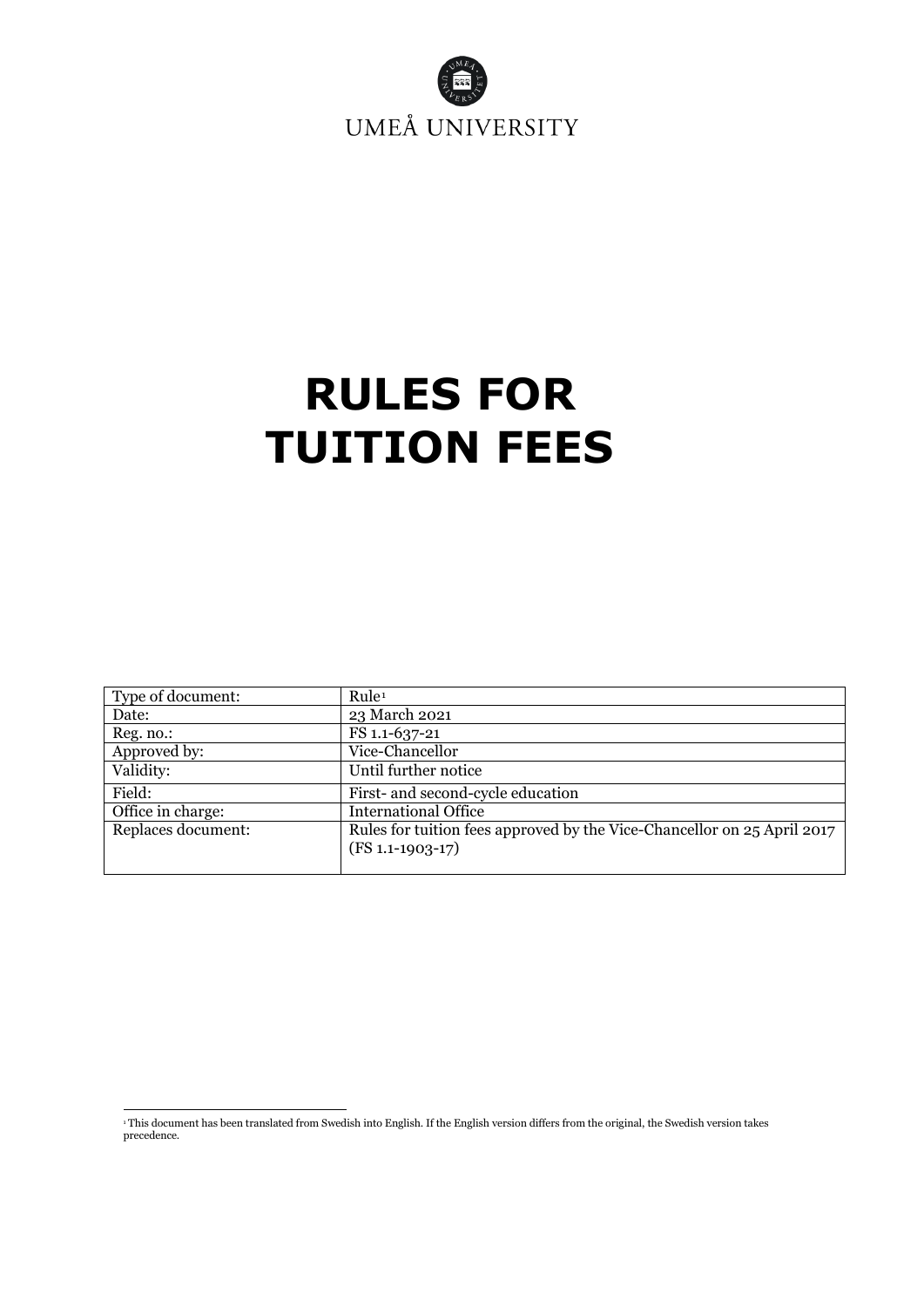

## Table of contents

| 1. |      |   |  |
|----|------|---|--|
| 2. |      |   |  |
| 3. |      |   |  |
| 4. |      |   |  |
|    | 4.1. |   |  |
|    | 4.2. |   |  |
|    | 4.3. |   |  |
| 5. |      |   |  |
|    | 5.1. |   |  |
|    | 5.2. |   |  |
| 6. |      |   |  |
|    | 6.1  |   |  |
|    | 6.2  |   |  |
|    | 6.3  |   |  |
|    | 6.4  |   |  |
|    | 6.5  |   |  |
| 7. |      |   |  |
|    | 7.1  |   |  |
|    | 7.2  |   |  |
|    | 7.3  |   |  |
|    |      | 9 |  |
|    |      |   |  |
|    | 7.4  |   |  |
|    |      |   |  |
|    |      |   |  |
| 8. |      |   |  |
|    | 8.1  |   |  |
|    | 8.2  |   |  |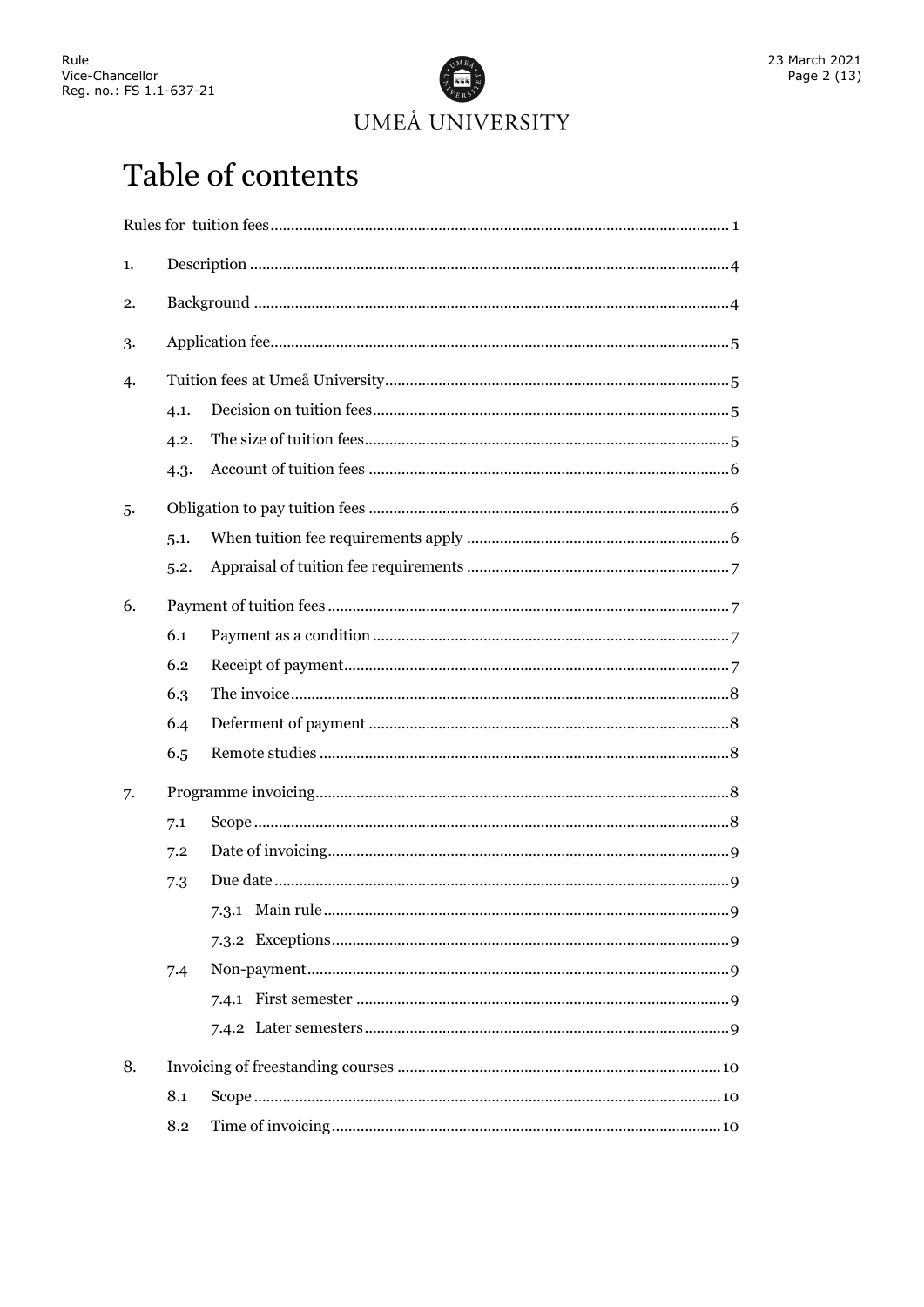

|           | 8.3                                                            |  |  |
|-----------|----------------------------------------------------------------|--|--|
|           | 8.4                                                            |  |  |
| <b>Q.</b> |                                                                |  |  |
|           | 9.1                                                            |  |  |
|           |                                                                |  |  |
|           |                                                                |  |  |
|           |                                                                |  |  |
|           |                                                                |  |  |
|           | 9.2                                                            |  |  |
|           | 9.3                                                            |  |  |
| 10.       |                                                                |  |  |
| 11.       | Disclosure of information with the Swedish Migration Agency 12 |  |  |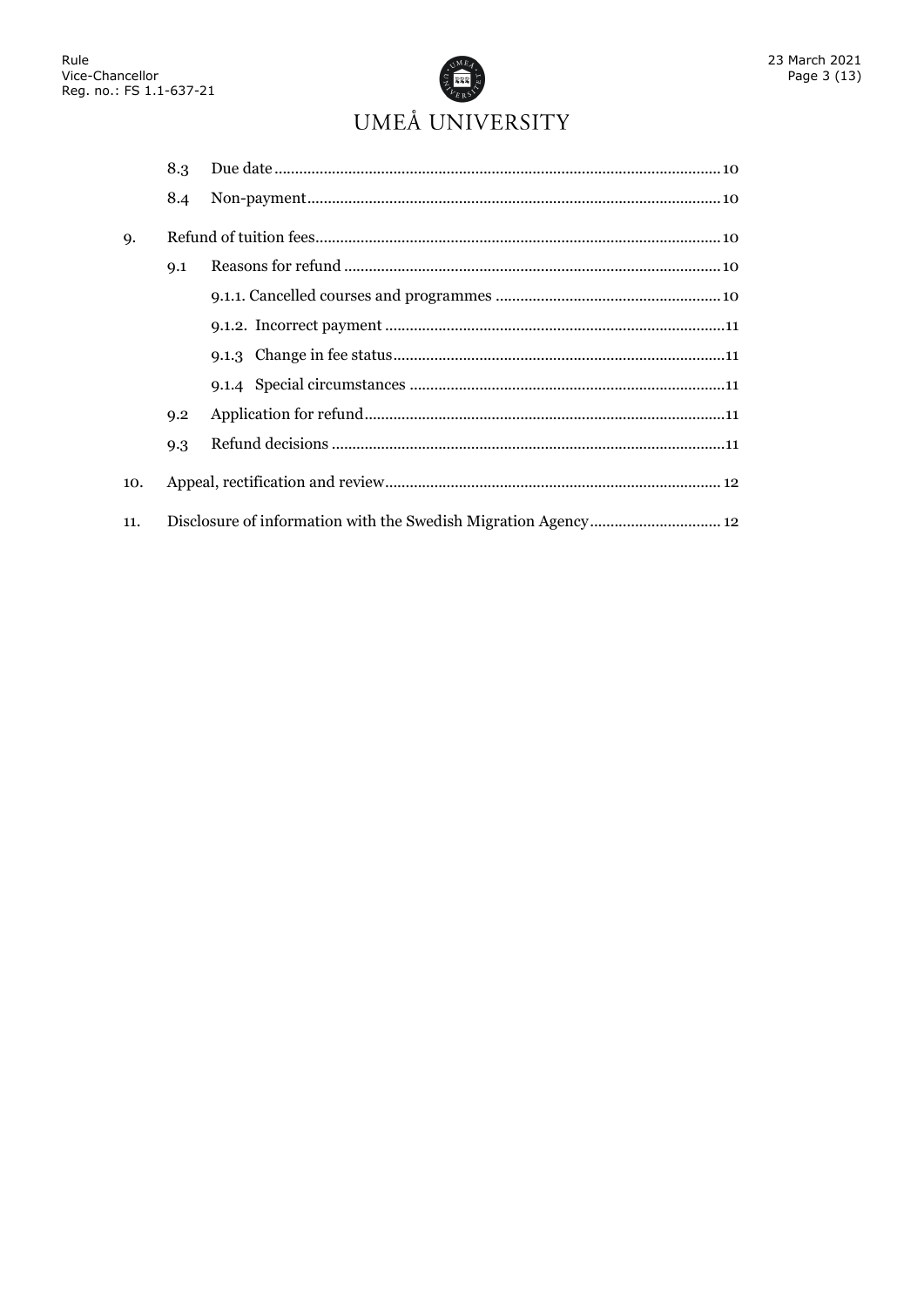

## <span id="page-3-0"></span>1. Description

This policy document covers Umeå University's rules for tuition fees. These rules cover tuition fees, payment requirements and refund of fees. The rules also serve as support for administering related matters.

## <span id="page-3-1"></span>2. Background

According to Chapter 4, Section 4 of the Higher Education Act (1992:1434), education at higher education institutions for which the Government is the accountable authority is provided without charge to students who are citizens of a country that is included in the Agreement on the European Economic Area (EEA) or Switzerland. The Government issues regulations on fees for students who are not covered by the tuition-free provision.

In the Ordinance on application fees and tuition fees at higher education institutions (2010:543) (the Tuition Fee Ordinance), the Government issued regulations on fees for those who are not citizens of Switzerland or a country within the EEA.

The Tuition Fee Ordinance includes regulations for:

- an application fee, exemption from the requirement to pay the application fee and refund of application fees,
- a tuition fee, exemption from the requirement to pay tuition fees, and refund of tuition fees,
- the determination of the tuition fee,
- the date of payment, the size of the tuition fee and the consequences of non-payment,
- The Swedish Migration Agency's obligation to share certain information.

This regulation and its provisions are based on provisions of the Tuition Fee Ordinance, unless otherwise stated. When permissible, Umeå University has adopted supplementary regulations and guidelines.

This rule replaces previous rules on tuition fees (FS 1.1-1903-17) and was first applied to tuition fees for the 2021–2022 academic year. The revisions consider practices, other existing rules and new guidelines, regulations and procedures at Umeå University and at other Swedish higher education institutions.

According to the Rule for university-wide policy documents, several perspectives are to be integrated into new and revised policy documents at Umeå University. Policy documents must also include an analysis of the document's consequences from a gender equality perspective. The student perspective and the internationalisation perspective have been integrated in these rules. Due to the content and nature of the document, the collaboration, sustainability, accessibility and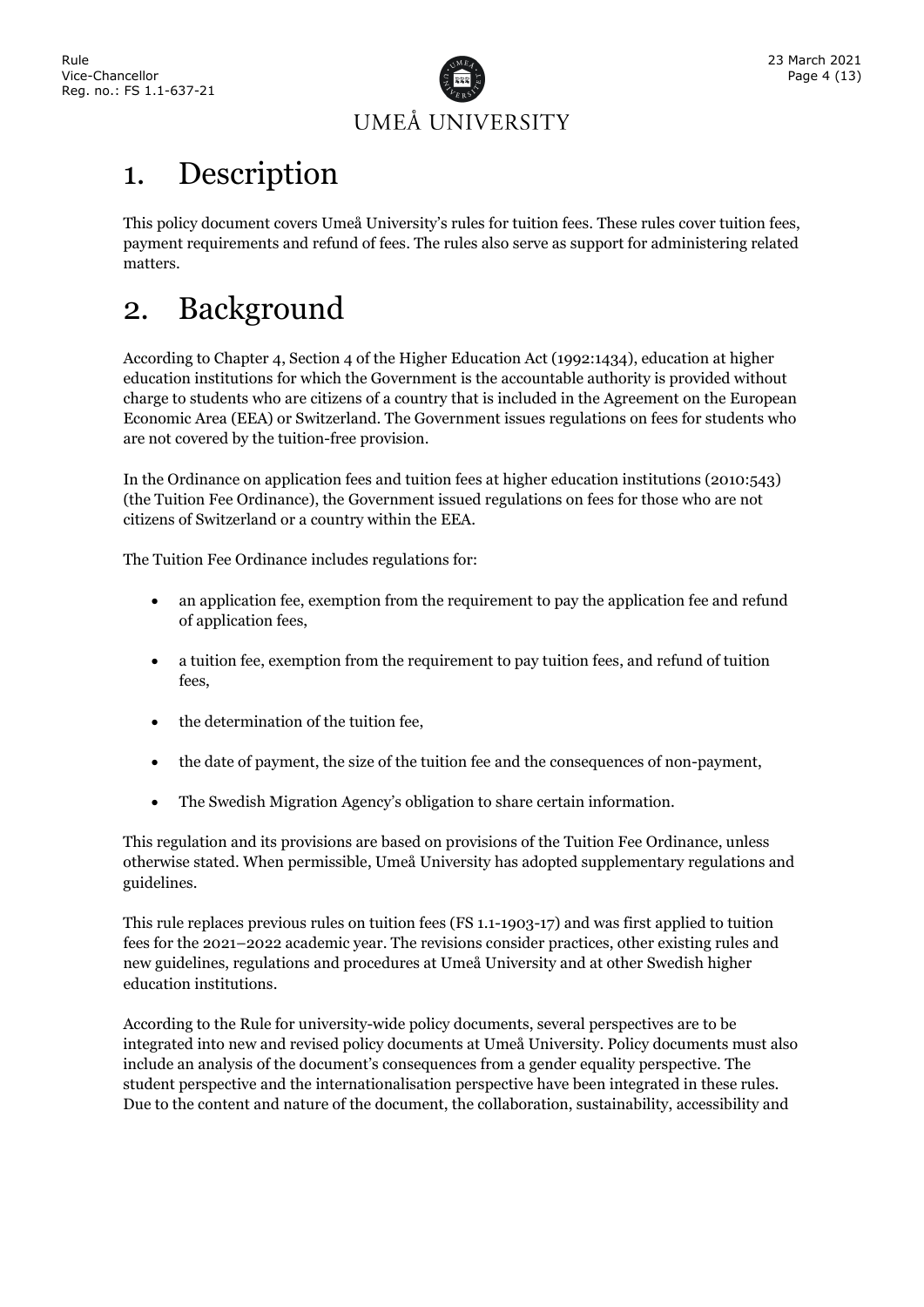

work environment perspectives have not been integrated into the document. The policy document is not expected to have any consequences for gender equality at Umeå University.

## <span id="page-4-0"></span>3. Application fee

According to Section 2 of the Tuition Fee Ordinance, as a general rule, students who are not citizens of Switzerland or a country within the EEA are charged an application fee for first- and second-cycle education courses and programmes. The Swedish Council for Higher Education (UHR) primarily does this in connection with the application for first- or second-cycle studies. The Government determines the amount of the application fee in accordance with the Tuition Fee Ordinance.

In cases where admission to studies takes place locally at Umeå University, the rules of the Tuition Fee Ordinance apply to application fees. Umeå University then follows the same procedure as applied by UHR for national admissions.

The provisions of the sections below apply only to tuition fees, not application fees, unless otherwise stated.

## <span id="page-4-1"></span>4. Tuition fees at Umeå University

### <span id="page-4-2"></span>4.1. Decision on tuition fees

Tuition fees are established annually no later than 1 August by the Vice-Chancellor and apply to the following academic year. The decision incorporates regular procedures for shared costs on university-wide, faculty-wide and department-wide levels.

Tuition fees are established for groups of first- and second-cycle programmes and freestanding courses and are stated as a cost in Swedish kronor per academic year (60 credits). The grouping of programmes and freestanding course is based on the governmental division into disciplinary domains on which the University's financial allocation for education is based. The Vice-Chancellor can make minor adjustments to the grouping when determining the fees.

### <span id="page-4-3"></span>4.2. The size of tuition fees

Tuition fees are calculated to fully cover the costs for providing the relevant activity. This means that the full tuition fees are to cover costs related to teaching, administration, support and services provided to fee-paying students.

Tuition fees at Umeå University are based on the government allocation for full-time equivalents and annual performance equivalents. A certain amount per 60 credits is added to fully finance the tuition fee-funded activities.

Remote studies are priced in the same way as studies conducted on campus.

The tuition fee is the same for all fee-paying students who start and study the same programme at the same time.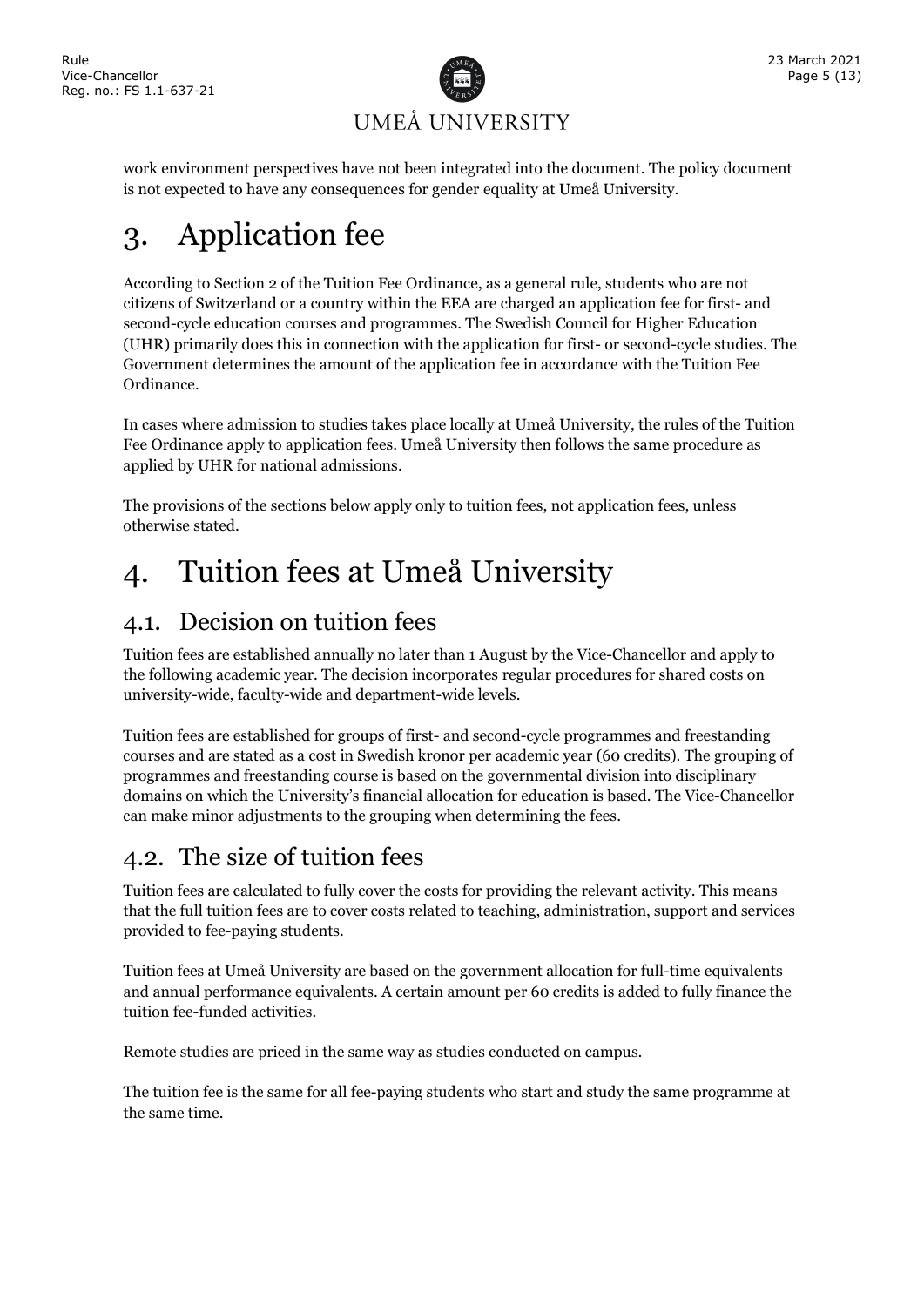

For degree programme students, the semester tuition fee for courses within the programme is the same for all semesters of the programme.

Students who previously notified non-completion of a programme and who re-apply to the programme again, pay the fee that applies at the time they are readmitted.

For freestanding courses, tuition fees are paid per course, according to the fee for the course at the time of admission.

Students who have been awarded a tuition scholarship by Umeå University will have the tuition fee reduced by a corresponding amount.

Students who have been awarded a tuition scholarship by a third party will have the tuition fee reduced by the corresponding amount only if the scholarship provider and Umeå University agree that the student's tuition fee is paid directly by the scholarship provider.

If Umeå University has entered into a programme collaboration agreement with another higher education institution, the other institution may pay tuition fees to Umeå University for the student if this is regulated in the agreement. In these cases, it is assumed that the student has paid tuition fees to the other higher education institution.

### <span id="page-5-0"></span>4.3. Account of tuition fees

The University administers tuition fees centrally and allocates the funds to faculties and the University Administration based on registrations in Ladok – the national system for study documentation. The allocations are based on number of credits, with a fixed proportion of the supplement per 60 credits going to the University Administration, and the remainder to the faculty where the student is registered. Allocations are done three times a year.

Income from fee-paying students is reported separately at all levels.

## <span id="page-5-1"></span>5. Obligation to pay tuition fees

### <span id="page-5-2"></span>5.1. When tuition fee requirements apply

Tuition fees for first- and second-cycle studies are paid by students who are not citizens of Switzerland or a country within the EEA. This applies if there is no exception in the Tuition Fee Ordinance (see Section 2, second paragraph, subparagraphs 1–8 and subparagraph 11, and Section 5a).

For students required to pay tuition fees, the requirement also applies for exchange studies at another higher education institution attended during the study period at Umeå University.

No tuition fee applies to third-cycle studies included in a doctoral programme and thereby identified in the student's individual study plan.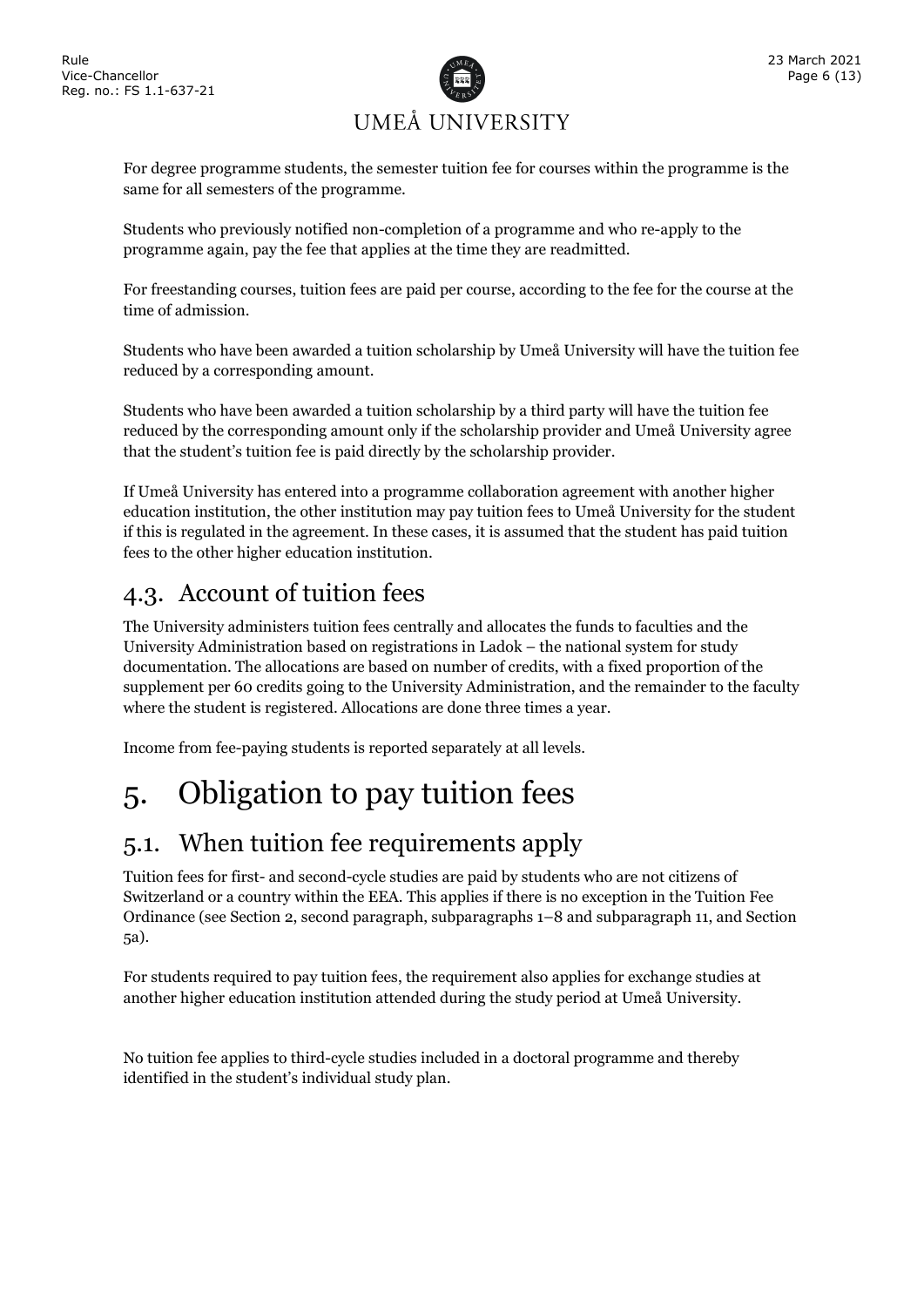

Students are not charged a new tuition fee if they re-register for a course that they previously paid for but did not complete.

No new tuition fee is charged for credit transfers for courses.

### <span id="page-6-0"></span>5.2. Appraisal of tuition fee requirements

UHR assesses the requirement to pay tuition fees at the time of application for first- or secondcycle studies.

After their admission, students can request that Umeå University assess whether they are required to pay tuition fees. Students asking for an exception based on the Tuition Fee Ordinance must demonstrate how this exception applies to them.

If a student is deemed exempt from a fee, the exemption applies from the date the student provided the University with the supporting documentation to verify the fee exemption. The exemption will apply until the circumstance for the fee exemption no longer exists.

When extending a temporary residence permit granted for reasons other than studies (see Section 2, second paragraph, subparagraph 11 of the Tuition Fee Ordinance), the fee exemption is extended in stages for practical reasons. At the end of each stage, the student has the right to have the fee exemption extended for an additional stage if the circumstances on which the exemption was based still exist. Each stage corresponds to a course.

When a fee exemption is granted, the exemption applies only to courses that the student has not yet registered for. A fee exemption cannot be granted for part of a course. Fee exemptions are not granted retroactively for courses for which the student has already registered and/or completed.

## <span id="page-6-1"></span>6. Payment of tuition fees

### <span id="page-6-2"></span>6.1 Payment as a condition

Fee-paying students are admitted to studies on condition that they pay tuition fees before admission. The student may not register for studies or begin them until payment has been received and noted in Ladok. Payments are made according to the instructions on the invoice.

### <span id="page-6-3"></span>6.2 Receipt of payment

Payment is regarded as having been received when the entire invoiced tuition fee amount has been deposited in Umeå University's account. If the student pays the invoiced tuition fee in instalments, the total amount must be deposited in Umeå University's account before the due date.

If the student can prove that a complete payment has been made no later than the due date, Umeå University may in some cases await payment. However, the student cannot register until payment has been received. Exceptions are made in consultation with the department concerned.

When a full payment has been received at Umeå University, the student receives a written confirmation of this and a payment notation is generated in Ladok. Once there is a payment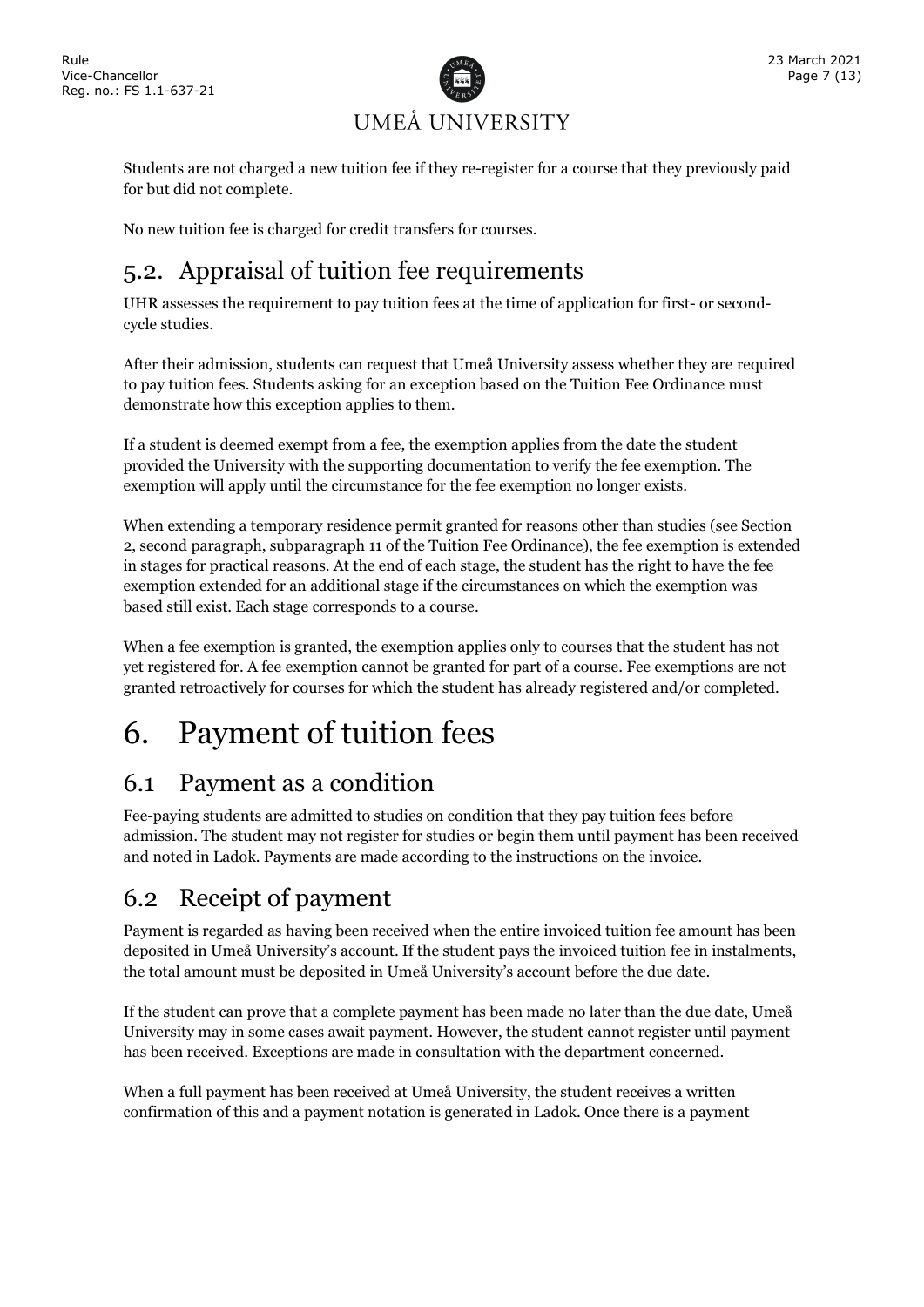

notation in Ladok, the student can register for the course following the regular registration procedure.

### <span id="page-7-0"></span>6.3 The invoice

The invoice states the following: amount to pay in Swedish kronor (SEK), studies covered by the invoice, invoice date, payment reference, payment instructions and due date. See sections 7.3 and 8.3 below.

Invoice and payment terms are sent by email to the email address that the student used when applying for studies. An invoice can only be issued in the name of the admitted student and may only be sent to the email address provided by the student when applying for studies.

### <span id="page-7-1"></span>6.4 Deferment of payment

The student may be granted a deferment of payment until a later date only in exceptional cases when there are special reasons for the student being prevented from paying the tuition fee by the due date. Deferment of the payment date is only allowed if there is reason to believe that the student will pay tuition fees no later than a new due date.

### <span id="page-7-2"></span>6.5 Remote studies

Provisions for the payment and invoicing of freestanding courses and programmes apply regardless of whether the studies are conducted on campus or remotely, unless otherwise specified in this regulation.

## <span id="page-7-3"></span>7. Programme invoicing

### <span id="page-7-4"></span>7.1 Scope

Programme studies are invoiced on a semester-by-semester basis for the extent of the programme, 30 credits at a time, during the expected length of the programme. Tuition fees per semester are paid in full according to the invoice before the start of each semester.

Students who have been granted an approved leave from studies need to notify the International Office so the payment plan can be adjusted. A degree programme student who has been granted an approved leave from studies of at least one semester does not have to pay for the semester the student is away. After the end of the leave, invoicing will resume according to the payment plan for the remaining part of the programme.

If a degree programme student chooses to study less than 30 credits in a given semester, there is no reduction in the tuition fee. If requested by a student, the amount of the final invoice can be adjusted at the time of issue of the final invoice for the degree programme. A judgement is made on an individual basis. If a student wishes to receive a refund of an unused tuition fee at the end of the study period, this is handled in accordance with the provisions on refunds of tuition fees in this regulation.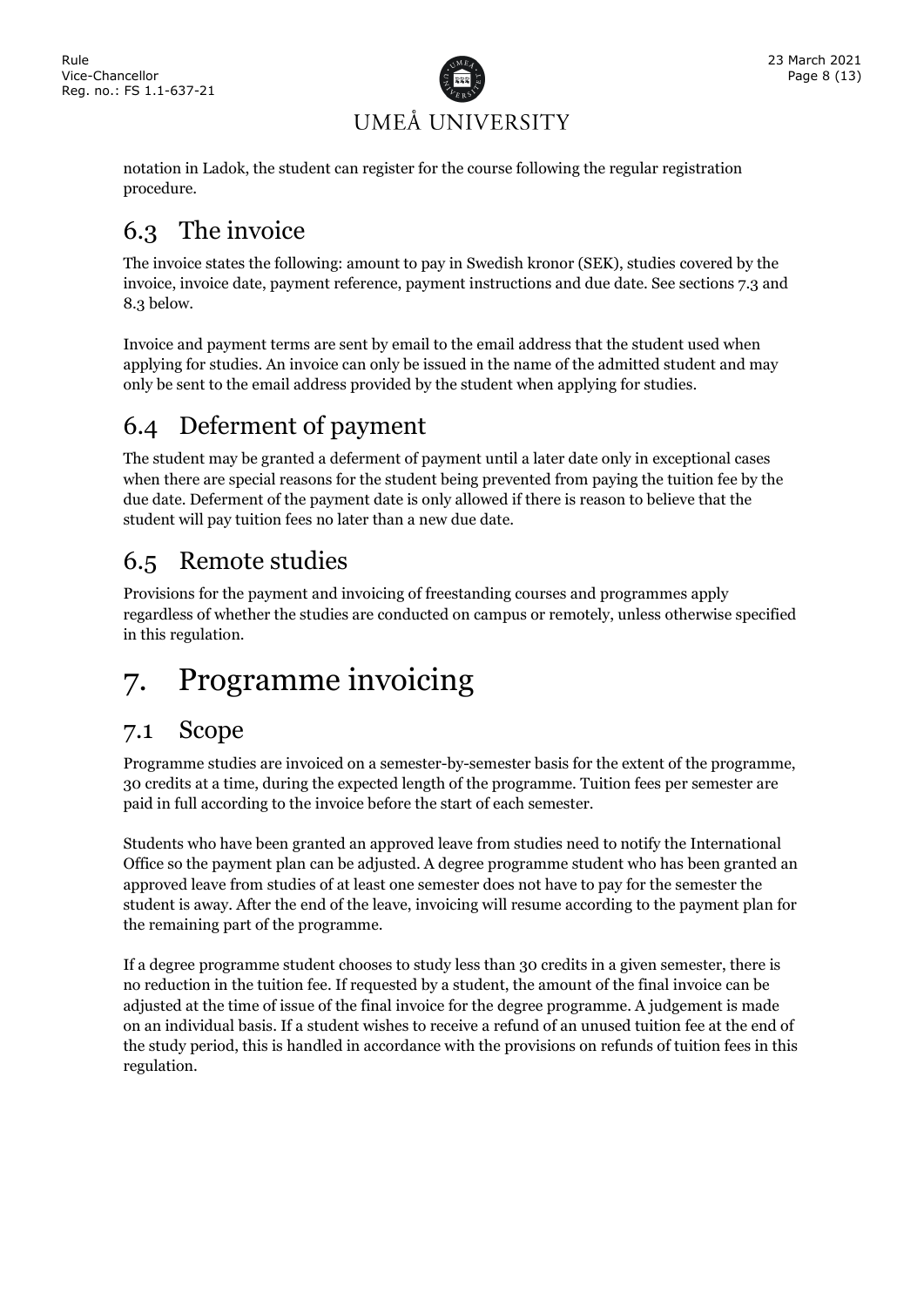

### <span id="page-8-0"></span>7.2 Date of invoicing

In the first semester, degree programme students are invoiced as soon as possible after admission to studies. From the second semester, degree programme students are invoiced no later than 30 days before the start of the semester.

### <span id="page-8-1"></span>7.3 Due date

#### <span id="page-8-2"></span>7.3.1 Main rule

Payment of tuition fees must be received by Umeå University no later than 10 June before the autumn semester and no later than 10 December before the spring semester. Reminders to students who have not yet paid tuition fees according to the invoice are normally sent on 1 June and 1 December.

#### <span id="page-8-3"></span>7.3.2 Exceptions

Paragraph 7.3.1 does not apply to degree programme students who have applied in the national admissions round, have been admitted to studies after 1 June for the autumn semester or after 1 December for the spring semester, or are studying in the second semester or later.

For these students, Umeå University must receive payment of tuition fees no later than 20 days after the invoice has been issued or no later than before the last registration date, if this date occurs before the due date.

A reminder to students who have not yet paid tuition fees according to the invoice will be sent 13 days after the invoice is issued.

### <span id="page-8-4"></span>7.4 Non-payment

#### <span id="page-8-5"></span>7.4.1 First semester

Degree programme students beginning their first semester and who have not paid a tuition fee before the due date will lose their place in the programme. The department cancels the student's admission in the admissions system based on information from the International Office. The cancellation cannot be repealed.

#### <span id="page-8-6"></span>7.4.2 Later semesters

According to the Tuition Fee Ordinance, a degree programme student who has not paid a tuition fee before the due date for semester 2 or later will be suspended from further studies.

A suspension decision means that the student cannot participate in instruction, tests or other activities within the framework of the programme at Umeå University. Rules regarding suspension are set out in the University's *Administrative procedures – disciplinary matters*, which is applied in the event of suspension due to non-payment of tuition fees. A decision on suspension can be appealed (see Section 10, Appeal, rectification and review, below).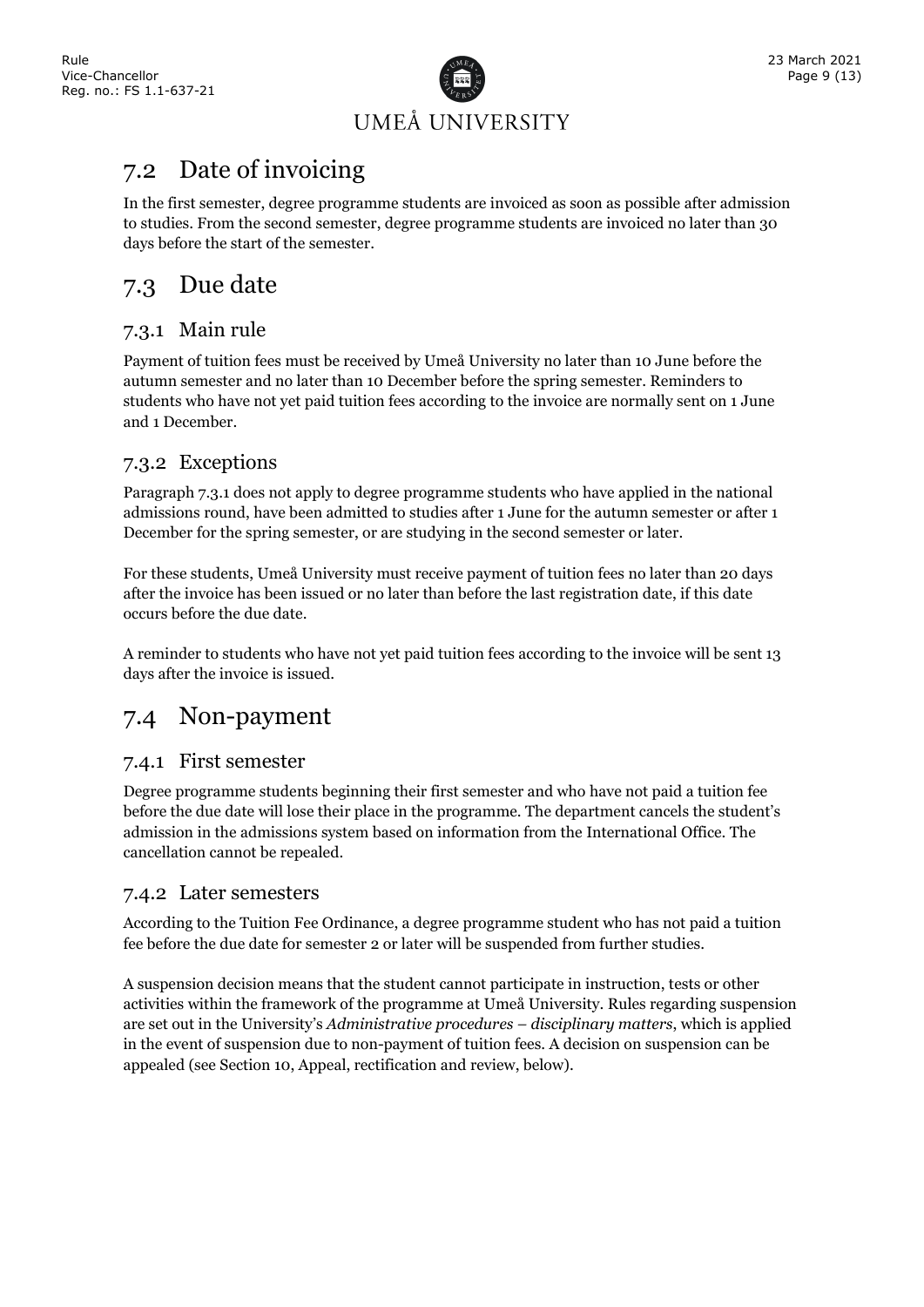

## <span id="page-9-0"></span>8. Invoicing of freestanding courses

### <span id="page-9-1"></span>8.1 Scope

Studies on courses that are not included in programmes are invoiced per course. If appropriate, several courses can be included on the same invoice.

### <span id="page-9-2"></span>8.2 Time of invoicing

Invoicing takes place after admission to studies.

### <span id="page-9-3"></span>8.3 Due date

Umeå University must receive payment no later than 20 days after the invoice is issued, or no later than before the last registration date if this date occurs before the due date.

A reminder to students who have not yet paid tuition fees according to the invoice will be sent 13 days after the invoice is issued.

### <span id="page-9-4"></span>8.4 Non-payment

A student who has not paid for a freestanding course within the time specified above loses their place in the course. The department cancels the student's admission in the admissions system based on information from the International Office. The cancellation cannot be repealed.

## <span id="page-9-5"></span>9. Refund of tuition fees

### <span id="page-9-6"></span>9.1 Reasons for refund

At Umeå University, tuition fees can be refunded under the circumstances listed below and provided that one of the situations in sections 9.1.1–9.1.4 exists.

If the amount of refund is less than SEK 1,000, no refund will be made, regardless of the reason for the refund.

Part of a course is never refunded, regardless of the extent of the course and regardless of the reason for refund.

Suspension from studies due to non-payment or based on a decision by the Disciplinary Board, Administrative Court, the Higher Education Appeals Board or the Higher Education Expulsion Board does not mean that the student is entitled to a refund of the tuition fee.

#### <span id="page-9-7"></span>9.1.1. Cancelled courses and programmes

If a course or programme is cancelled, students who have paid tuition fees for the cancelled education are entitled to a refund.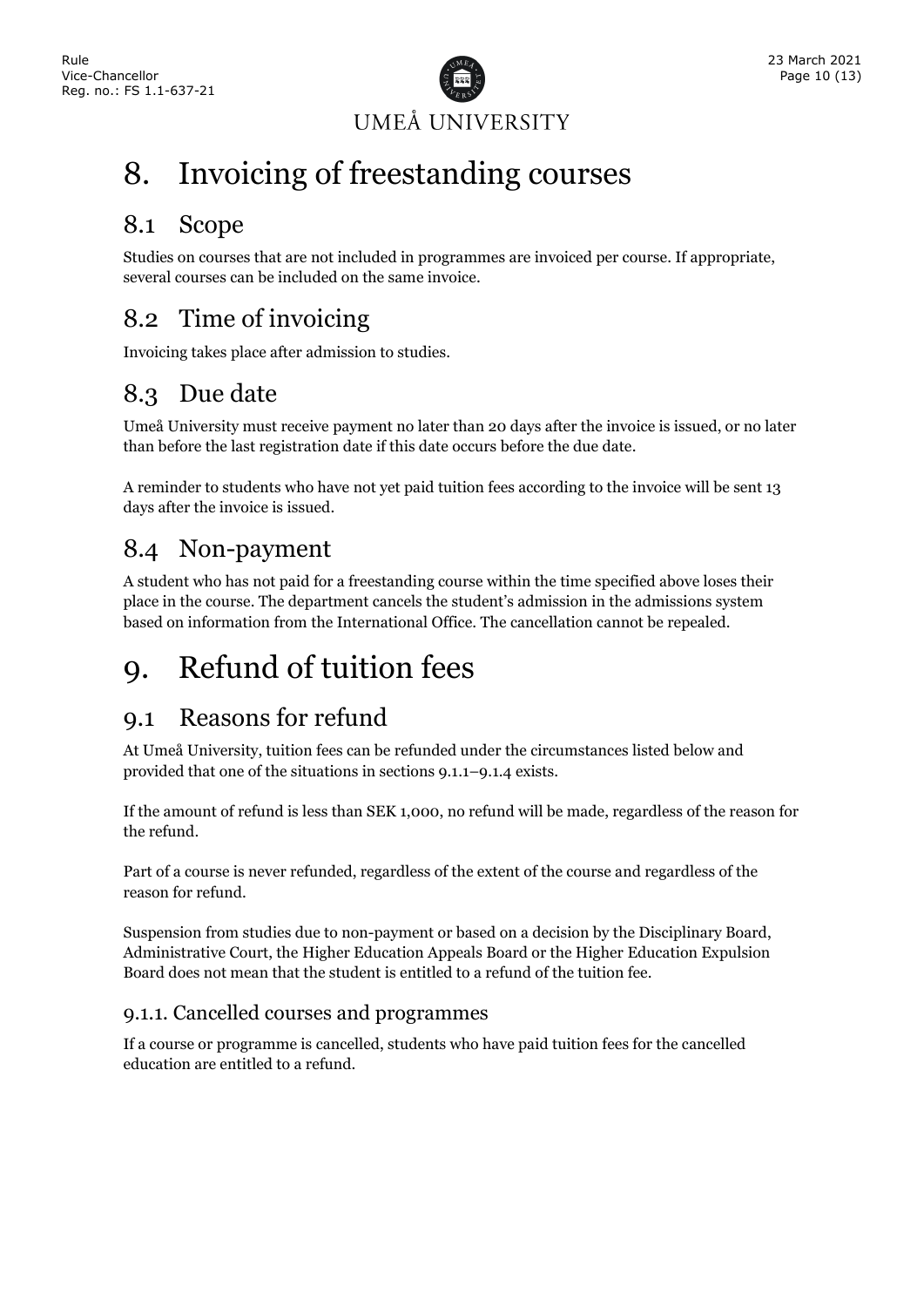

#### <span id="page-10-0"></span>9.1.2. Incorrect payment

Umeå University normally refunds amounts paid by a student in error. This may be relevant in case of double payments or if an excessive amount has been paid. Such corrections can be initiated by both the student and the University.

#### <span id="page-10-1"></span>9.1.3 Change in fee status

For refund under this section to be considered, the exemption from fees must be substantiated as specified in this regulation.

If there is a change in fee status, only amounts relating to courses for which the student has been declared exempt from fees will be refunded under this regulation.

Refunds due to changed fee status is not allowed retroactively for courses the student has registered for and/or completed.

#### <span id="page-10-2"></span>9.1.4 Special circumstances

Students are entitled to a refund for paid tuition fees if they cannot participate in the education because of special circumstances. This is assessed on a case-by-case basis and based on supporting documentation and information provided by the student.

Students who cannot pursue their studies because of denial of a residence permit are considered to have been prevented from participating in their education because of special circumstances.

To be considered as having been prevented from participating in their studies, the cancellation should be noted in the admissions system. Students who register for a course and who do not notify a non-completion within three weeks of the start of the course (known as an early noncompletion) lose any right to a refund for special circumstances. Rules regarding non-completion can be found in *Regulation for first- and second-cycle study administration*.

### <span id="page-10-3"></span>9.2 Application for refund

Students who wish to apply for a refund must submit a request to Umeå University. The student should state the reasons for their right to a refund and attach supporting documents substantiating these reasons. The request should be made in writing.

Only the student can request a refund. This also applies if another person has paid the tuition fees on behalf of the student. If there are indications that the application is not made by the right person or that there may be a risk of fraud, Umeå University must request additional documentation to ensure that the application was made by the correct person.

### <span id="page-10-4"></span>9.3 Refund decisions

Umeå University determines if a refund is to be made based on the supporting documentation from the student. The University will request additional documentation if needed to make a decision. If the student fails to submit the requested documentation after Umeå University's request and reminder, the University will make a decision based on existing documentation.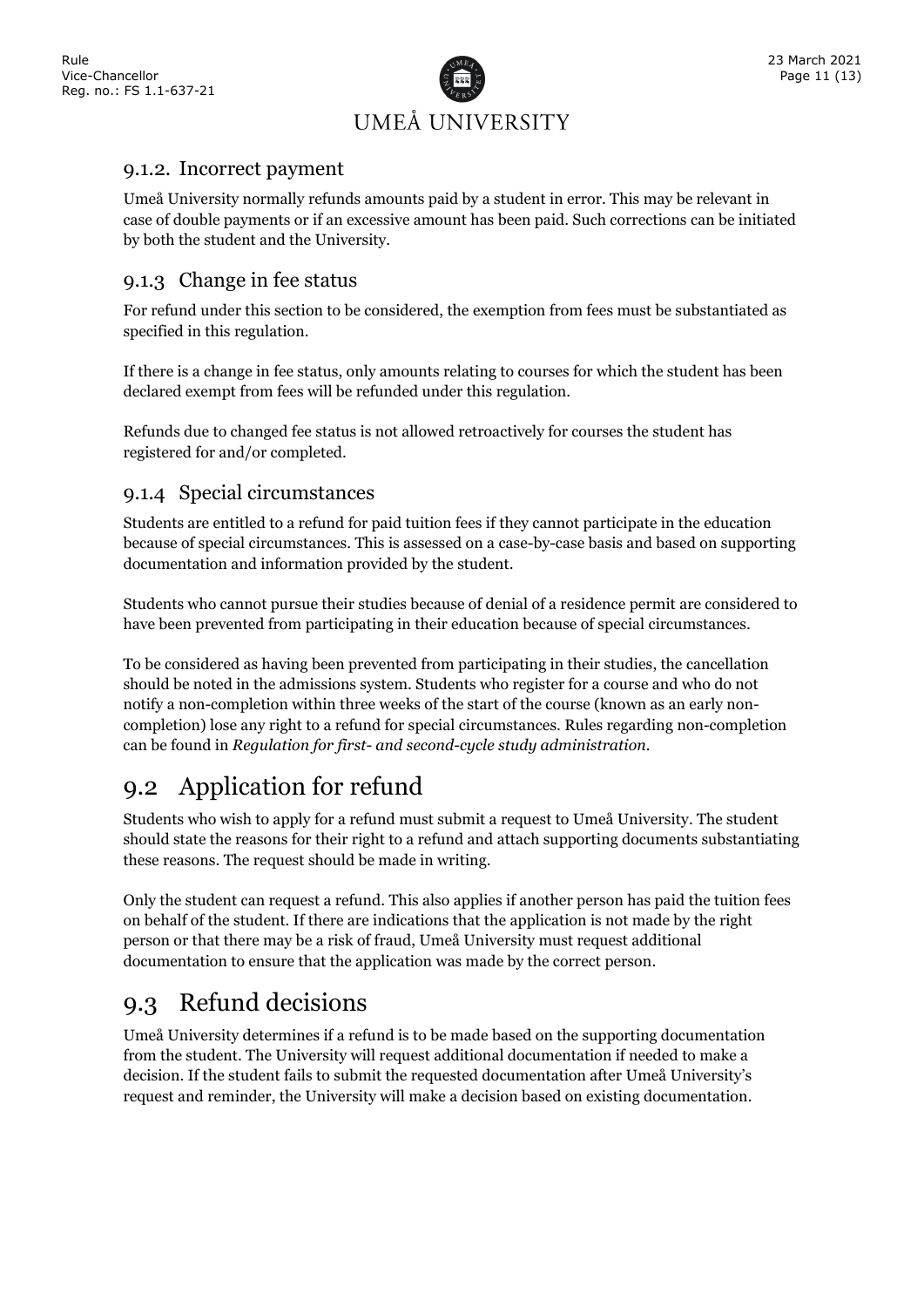

A decision for refund is made by the head of the International Office after presentation of a report by the responsible case officer.

If a refund is approved, Umeå University will refund the entire paid tuition fee to which the approved application relates without deducting administrative costs. Umeå University is not responsible for exchange rate fluctuations, bank fees or the like that may affect the amount the student ultimately receives.

Refunds of tuition fees are made to the same account from which payment of the tuition fee was received. Refunds to another account occurs only under exceptional circumstances if Umeå University deems it necessary in that particular case and possible within the framework of applicable legislation. This exception is applied very restrictively, taking into account the risks that refund to a different account entails for both the student and the University.

## <span id="page-11-0"></span>10. Appeal, rectification and review

The decision to suspend a student who has not paid their tuition fee may be appealed to the Higher Education Appeals Board. The appeal is made to the Higher Education Appeals Board, but it is submitted to Umeå University, Registry and Archives, SE-901 87 Umeå.

Students may request rectification or review of decisions made by Umeå University in the situations and in the manner specified by the Swedish Administrative Procedures Act (2017:900). Requests for review or rectification are submitted to Umeå University, Registry and Archives, SE-901 87 Umeå.

## <span id="page-11-1"></span>11. Disclosure of information with the Swedish Migration Agency

According to Section 14 of the Tuition Fee Ordinance, the Swedish Migration Agency is required to disclose, at the request of the University, whether an applicant or student belongs to a category of student required to pay an application fee or tuition fee by the Tuition Fee Ordinance.

According to Chapter 2, Section 6a, of the Ordinance on the reporting of studies in higher education (1993:1153), the higher education institution is required to "without delay, disclose to the Swedish Migration Agency information about:

1. a fee-paying student who has been admitted to a programme, and

2. a student referred to in 1 who has not registered for the programme."

The second paragraph also states that the University is required to notify the Swedish Migration Agency "about whether, based on available information about a fee-paying student, there is reason to believe that the student has discontinued their studies". This can include students who may have withdrawn from their programme, been granted an approved leave from studies or failed to appear when studies started.